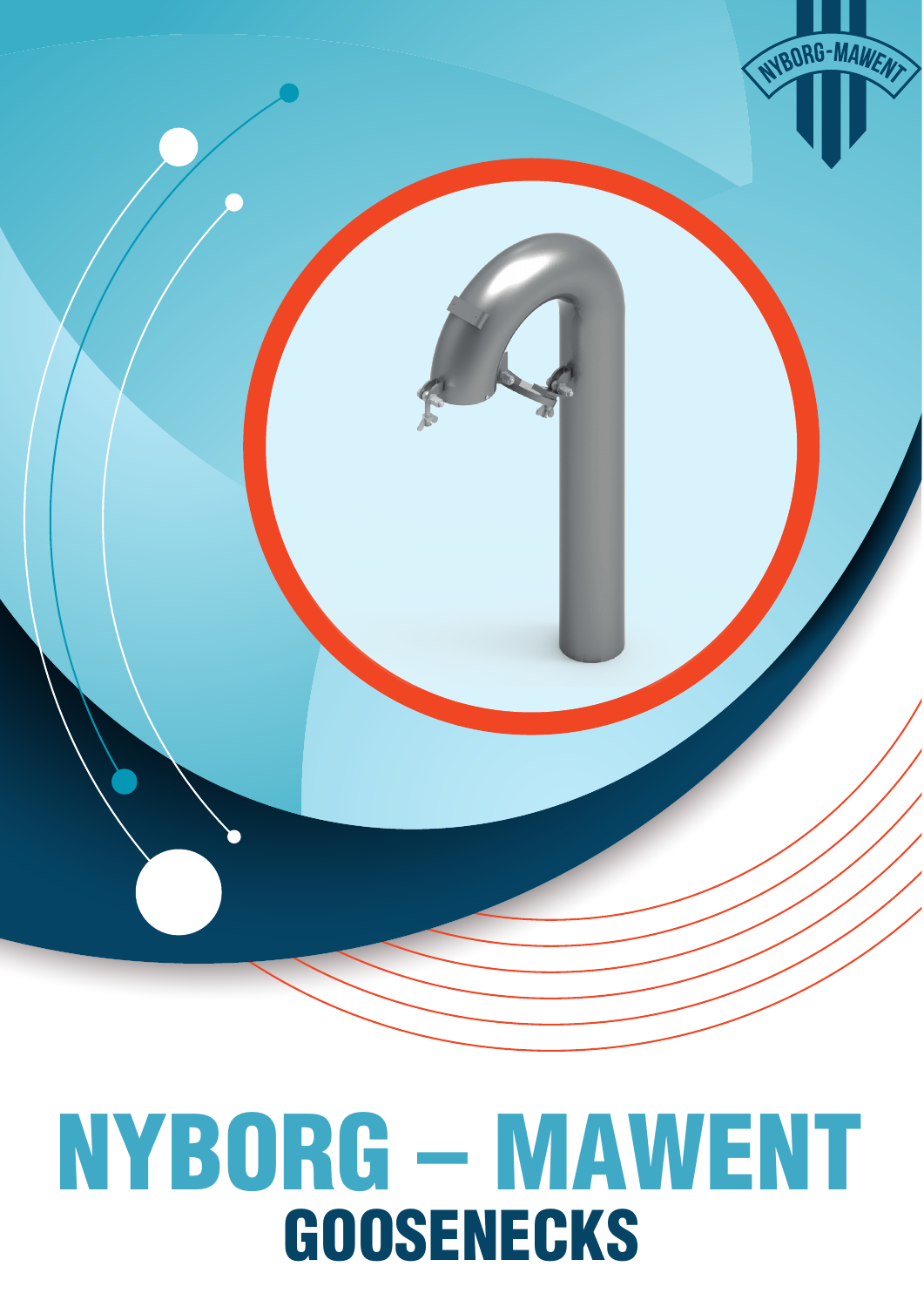### 1.APPLICATION

**Goosenecks** are designed for natural and forced ventilation systems at ships or offshore objects. The goosenecks - are used for protection against seawater spray and rain. All gooseneck have closing hatch. They are designed for installation on open decks for supply and exhaust of air.

### 2.CONSTRUCTION

#### **Guide of Nyborg-Mawent goosenecks:**

- **Gooseneck Type A**  small elbow with hatch for horizontal mounting to the bulkhead,
- **Gooseneck Type B**  with open hatch for vertical mounting to the deck,
- **Gooseneck Type C**  small elbow with hatch for vertical mounting to the deck,
- **Gooseneck Type D**  with open hatch for horizontal mounting to the bulkhead.

#### **Options, optional accessories for swan neck:**

- ungalvanized sleeve for welding to the deck.
- rectangular section on customer's request, before please of contact with us.



Gooseneck Type A, Type B, Type C, Type D: Standard treatment for casing is hot dip galvanized. **Optional treatment:**

- **painted steel,**
- **stainless steel AISI304/316L and sea water resistant aluminium**  acid treated.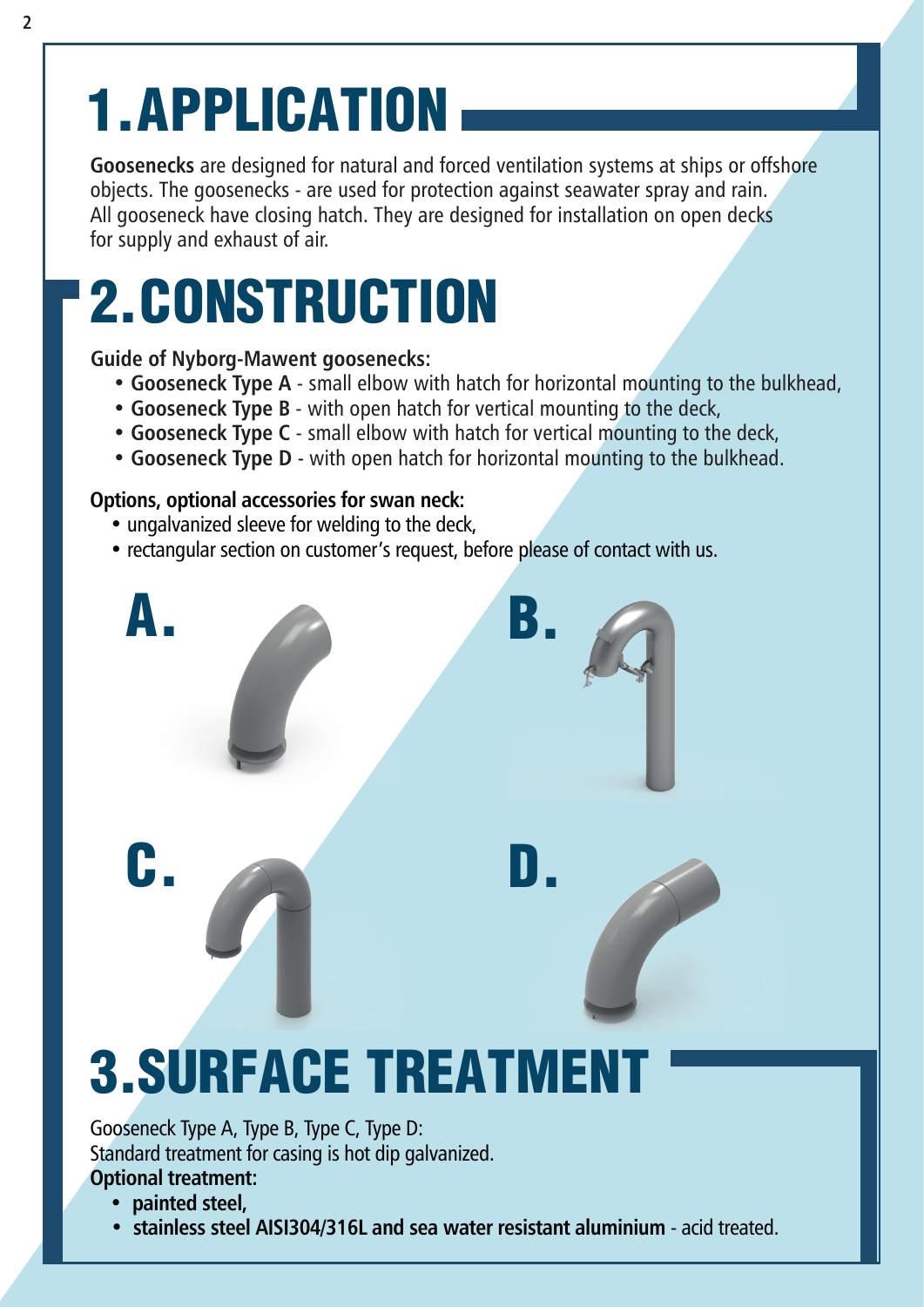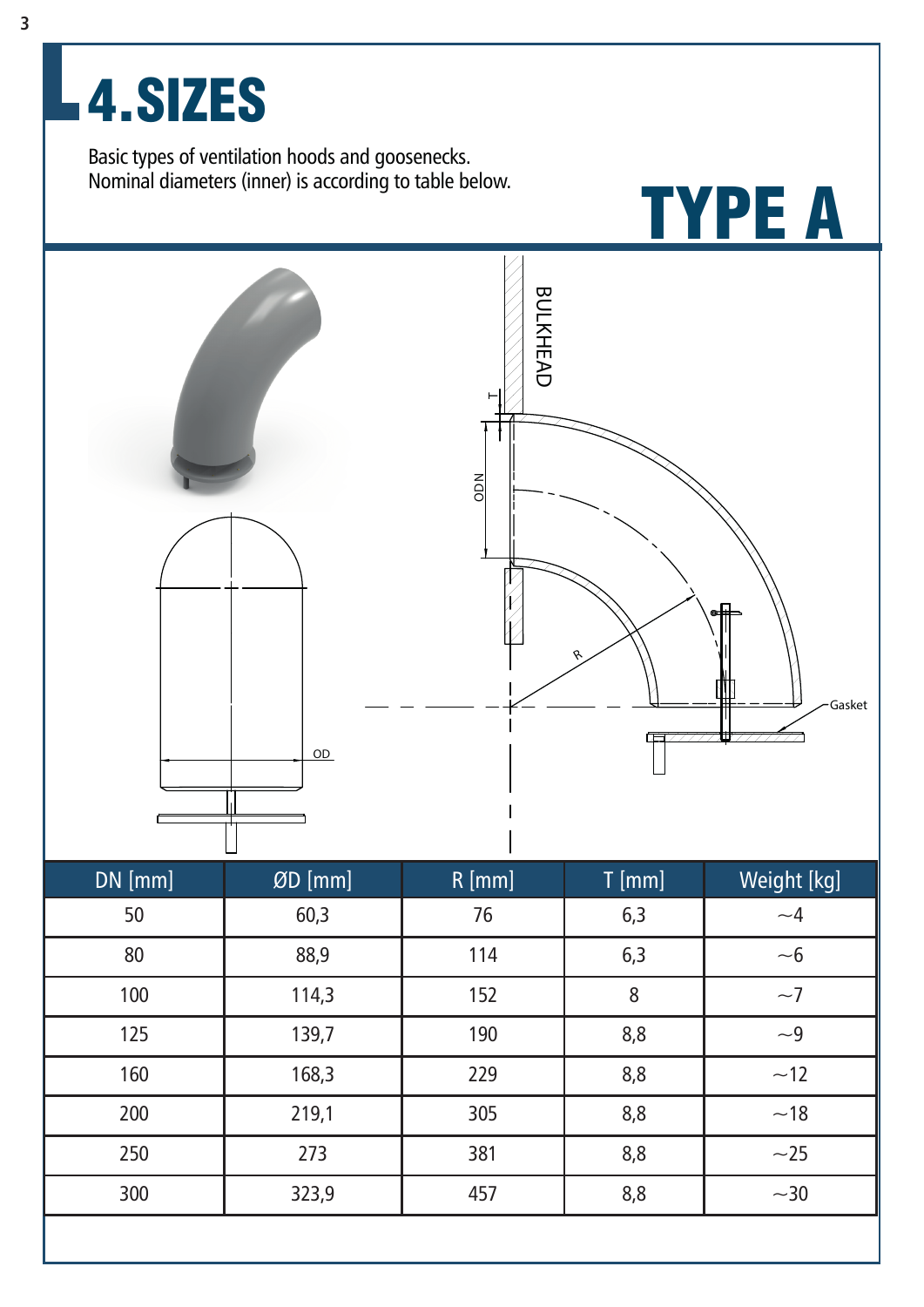## YPE B



| $DN$ [mm] | $ØD$ [mm] | $T$ [mm] | $L$ req. $[mm]$ | $R$ [mm] | $B$ [mm] | Weight [kg] |
|-----------|-----------|----------|-----------------|----------|----------|-------------|
| 50        | 60,3      | 6,3      | 900 (760)       | 76       | 212      | ~17         |
| 65        | 76,1      | 6,3      | 900(760)        | 95       | 266      | $-21$       |
| 80        | 88,9      | 6,3      | 900 (760)       | 114      | 318      | ~26         |
| 100       | 114,3     | 8        | 900 (760)       | 152      | 420      | $~1$ - 32   |
| 125       | 139,7     | 8,8      | 900 (760)       | 190      | 520      | ~1          |
| 160       | 168,3     | 8,8      | 900 (760)       | 229      | 626      | $~1$ –65    |
| 200       | 219,1     | 8,8      | 900 (760)       | 305      | 830      | ~1          |
| 250       | 273       | 8,8      | 900 (760)       | 381      | 1036     | ~125        |
| 315       | 323,9     | 8,8      | 900 (760)       | 457      | 1238     | ~160        |
|           |           |          |                 |          |          |             |

\*Dimension L to be specified by the Customer

\*\*Conformity of L req. with according to LLC 66.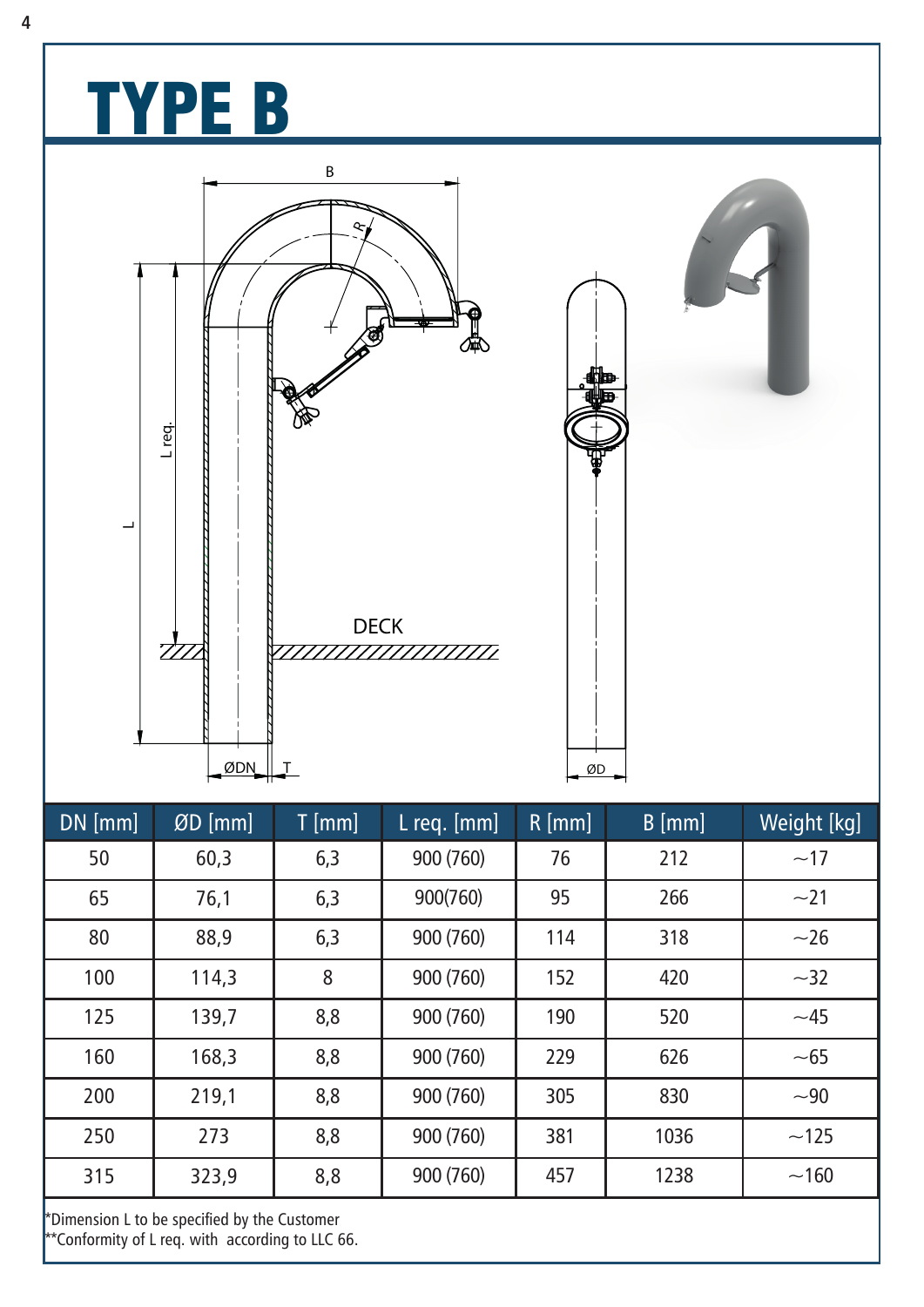

\*Dimension L to be specified by the Customer

\*\*Conformity of L req. with according to LLC 66.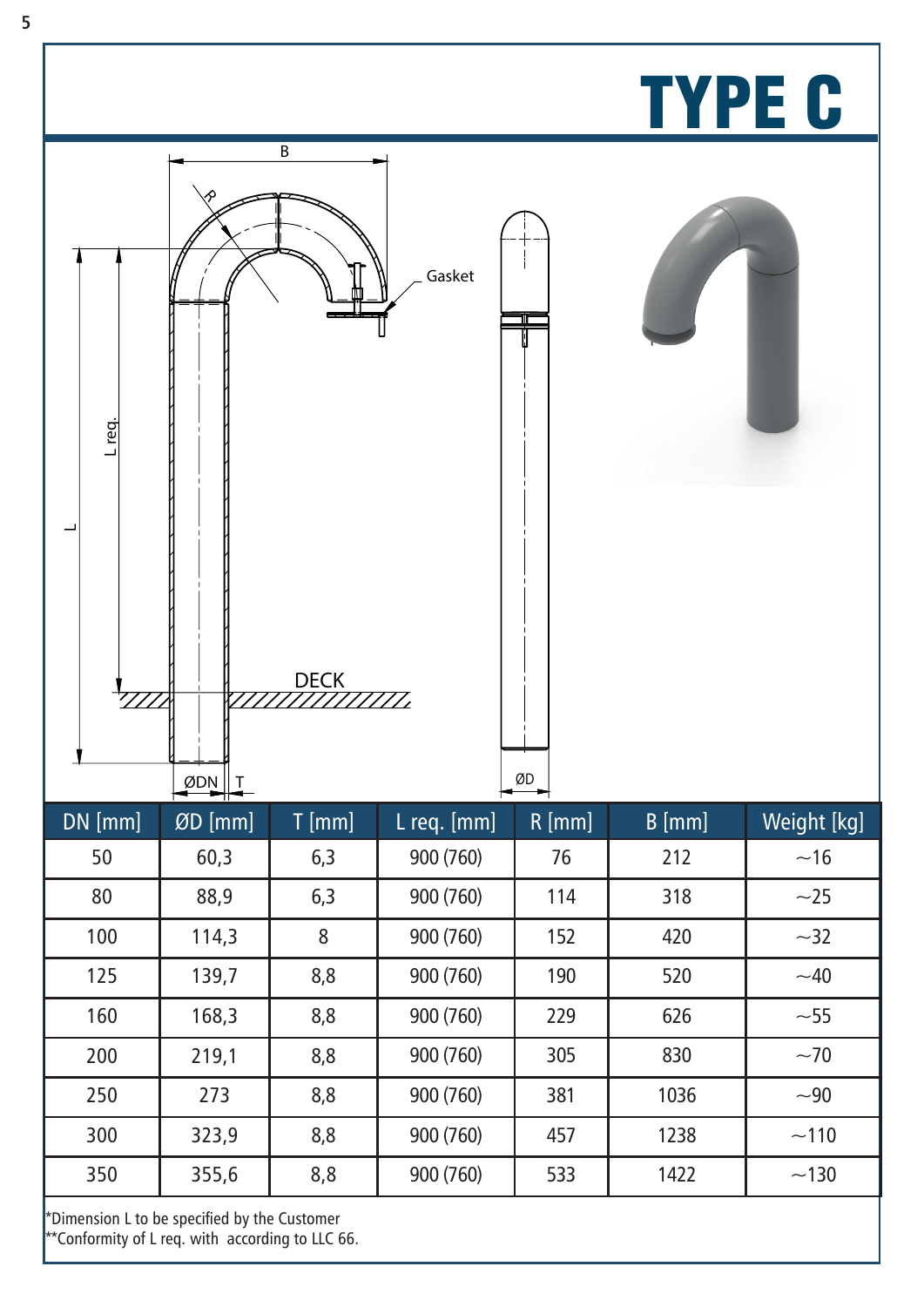# TYPE D





| $DN$ [mm] | $ØD$ [mm] | $R$ [mm] | $T$ [mm] | Weight [kg] |
|-----------|-----------|----------|----------|-------------|
| 50        | 60,3      | 76       | 6,3      | $\sim$ 8    |
| 80        | 88,9      | 114      | 6,3      | ~12         |
| 100       | 114,3     | 152      | 8        | ~14,5       |
| 125       | 139,7     | 190      | 8,8      | ~19         |
| 160       | 168,3     | 229      | 8,8      | $\sim$ 22   |
| 200       | 219,1     | 305      | 8,8      | $~1$ - 30   |
| 250       | 273       | 381      | 8,8      | $~1$ - 38   |
| 300       | 323,9     | 457      | 8,8      | ~1          |
| 350       | 355,6     | 533      | 8,8      | $~1$ -54    |
| 400       | 406,4     | 610      | 8,8      | $~1$ –64    |
|           |           |          |          |             |